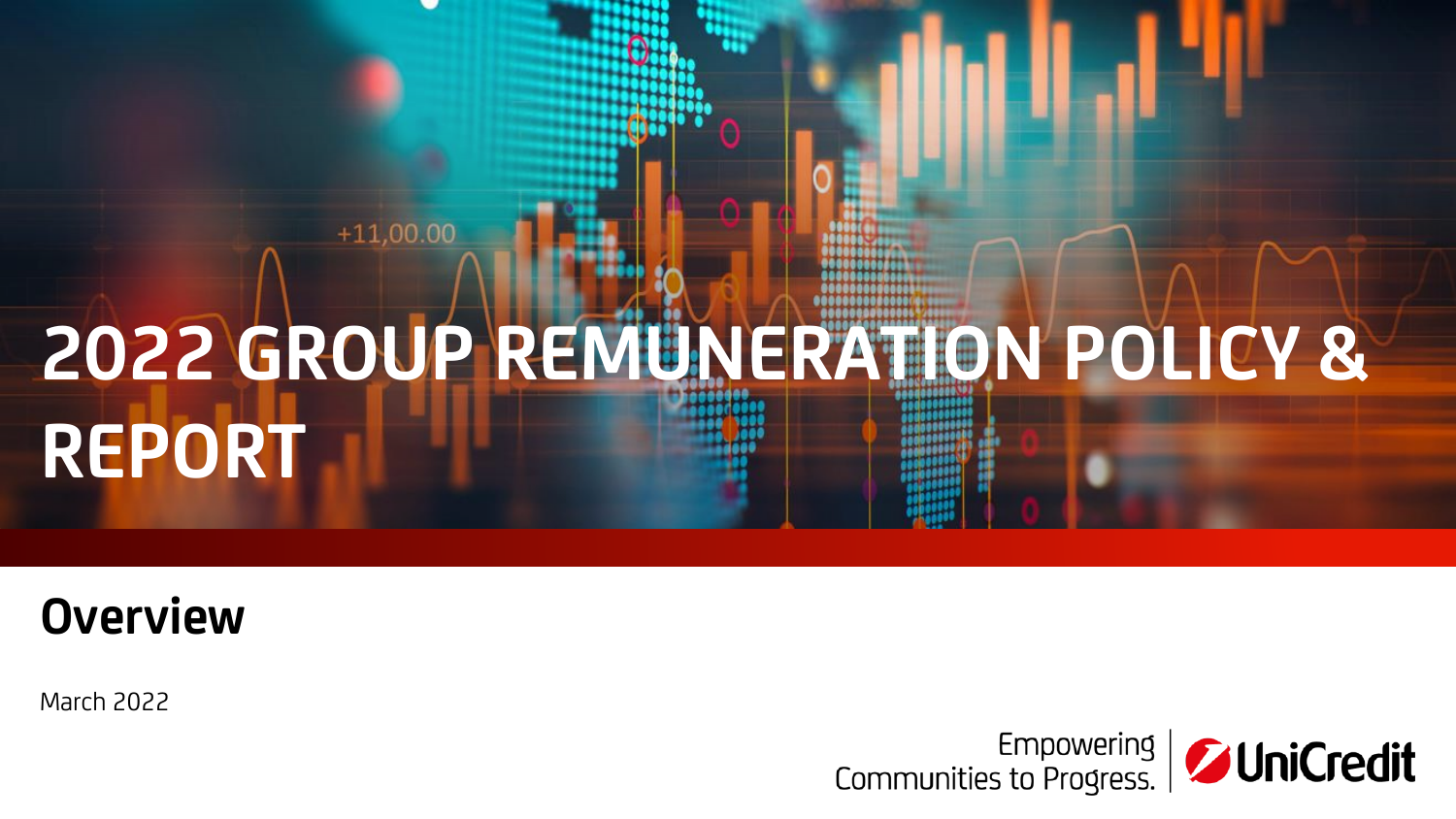- **Redesign of the Group Incentive System** as a **Sustainable Performance Plan**, in alignment with the Group new strategic direction, including, among others, the incorporation of long-term performance conditions, targets consistent with the new Strategic Plan and bonus pool framework improvement
- **E** Review of the 2020-2023 Long-Term Incentive Plan in light of the new Strategic Plan announcement and the launch of the new Group Incentive System **to avoid overlap between incentive plans**
- Ex-post and ex-ante enhanced **disclosure on CEO compensation**, including the detailed 2022 scorecard
- **Peer Group update** for compensation benchmarking
- **EX 2021 Bonus Pool distribution** for Group Material Risk Takers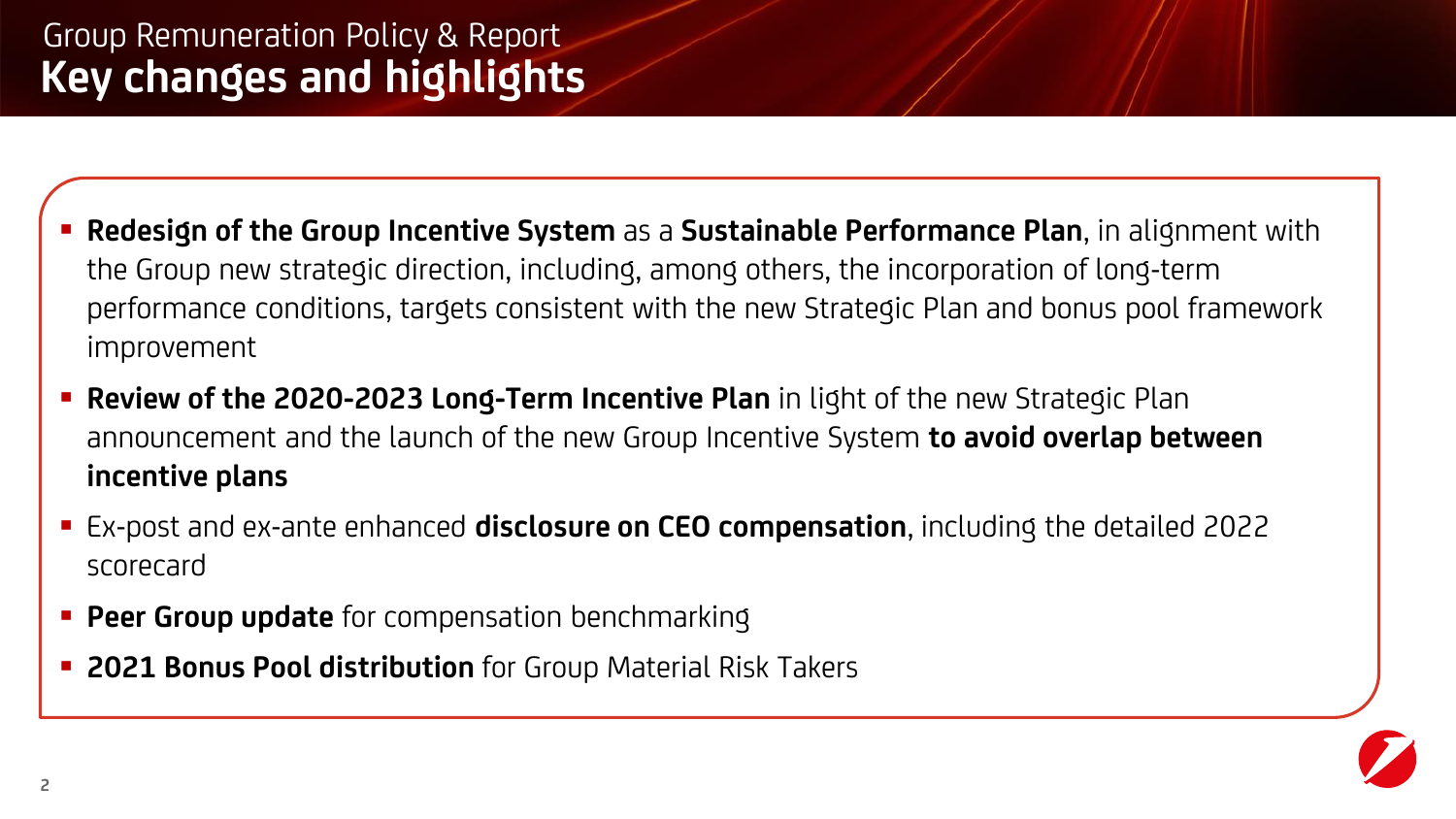**Reasons why for the change**

- Increase the effectiveness of the current compensation arrangements in a time of **extreme volatility / uncertainty**
- Have a system that would best support the new **UniCredit Unlocked Plan**
	- **Deliver on the promise** to the market, **every year**
	- While making sure delivery is **sustainable over time,** given the significant transformational effort of the plan
- Refresh approach and be recognized by the market in order to **recruit and retain the talents needed to deliver the new strategic plan**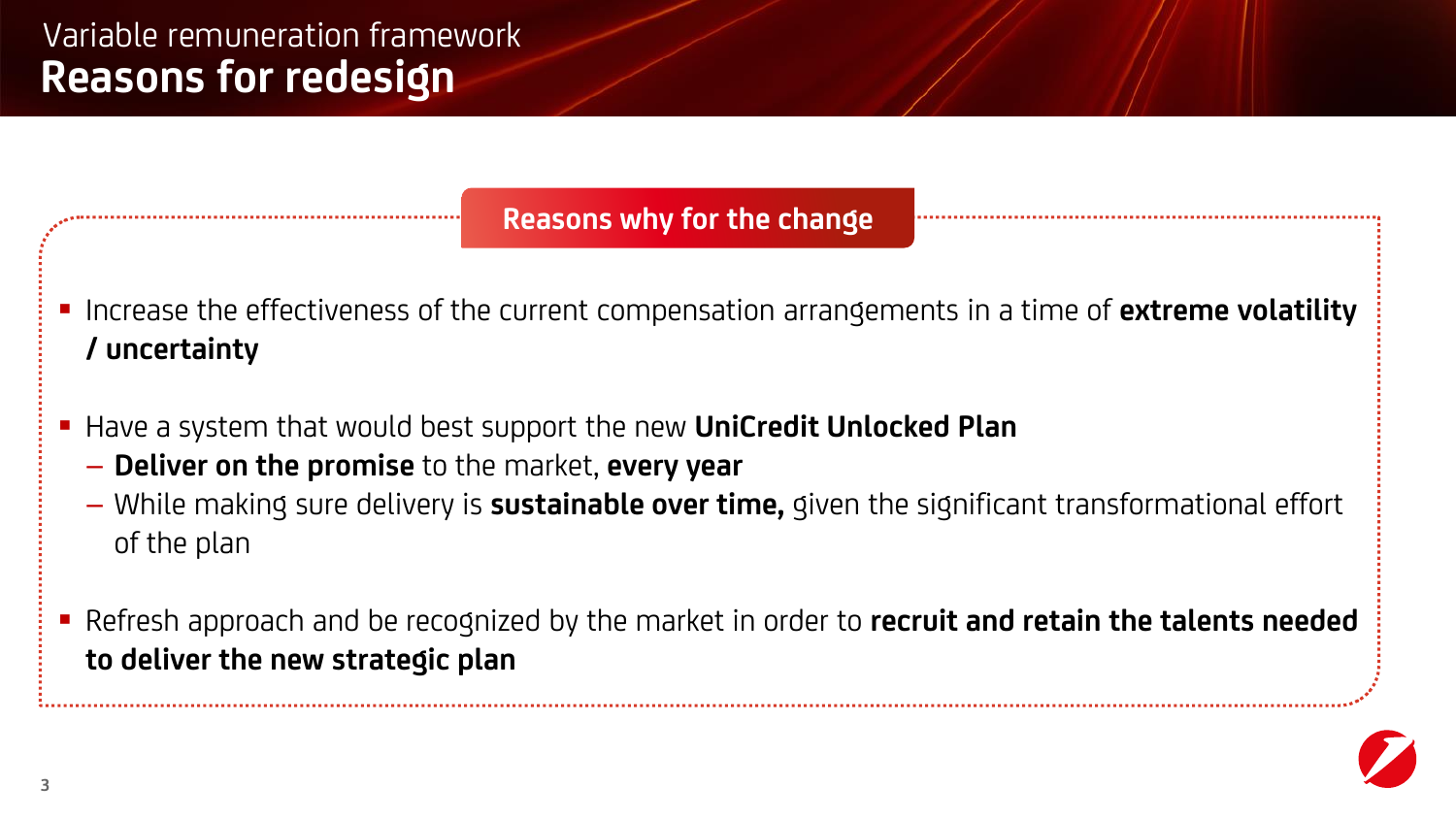#### **Highlights** Variable Remuneration Framework

**4**

|                                                        | <b>Main Features</b>                                                                                                                                  | <b>Rationale</b>                                                                                               |
|--------------------------------------------------------|-------------------------------------------------------------------------------------------------------------------------------------------------------|----------------------------------------------------------------------------------------------------------------|
| <b>STRUCTURE</b>                                       | <b>Single incentive</b> plan combining ST goals with additional<br>LT conditions<br><b>Rolling</b> plan, launched every year                          | Increase the <b>effectiveness</b> of the comp<br>arrangements in a time of extreme<br>volatility / uncertainty |
|                                                        |                                                                                                                                                       | Focus on the sustainability of results                                                                         |
| <b>PARTICIPANTS</b>                                    | ca. 120 top executives, comprising:<br>CEO and GEC members                                                                                            | Stronger individual impact of this<br>population on Group LT KPIs                                              |
|                                                        | GEC-1                                                                                                                                                 | Alignment to <b>market practice</b>                                                                            |
| <b>VARIABLE PAY</b><br><b>COMPONENT</b><br>(CEO & GEC) | 80% shares and 20% cash                                                                                                                               | Strong attention to <b>alignment of</b><br>interests                                                           |
| <b>AMOUNT</b>                                          | Target bonus set individually, on the basis of market data,<br>role, seniority, var/fix regulatory cap as well as personal and<br>company performance | Transparency and full alignment to<br>regulatory provisions                                                    |
| <b>DURATION</b>                                        | 8 years in total <sup>1</sup>                                                                                                                         | Optimize plan's duration, without over<br>accelerating vesting                                                 |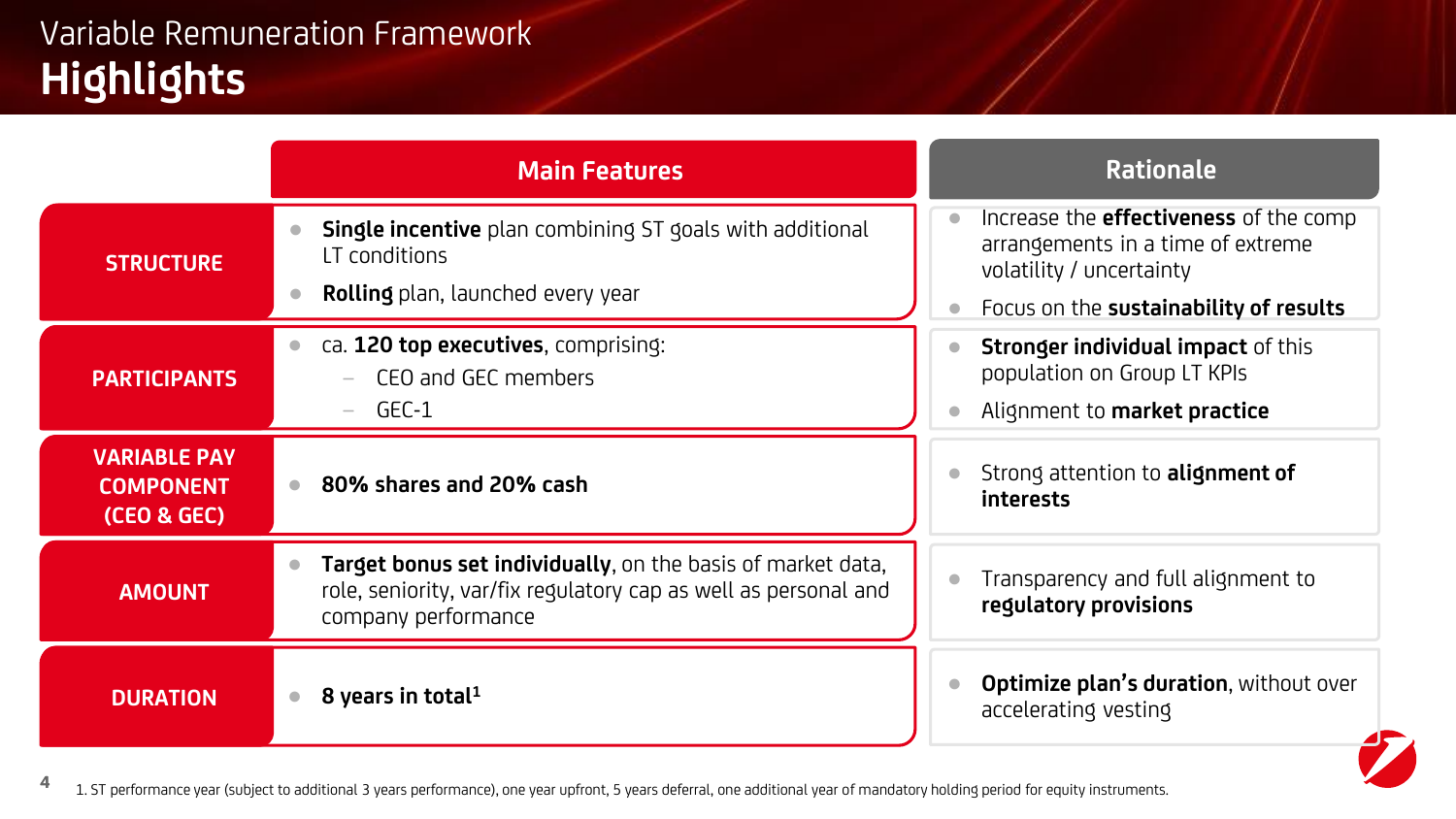**Short term goals combined with additional long-term conditions** consistent with the Strategic Plan and aimed at ensuring the delivery of **sustainable results over time**

– Full variable opportunity paid-out **only upon achievement of ST and LT performance conditions**

– **Share conversion price** defined at the **beginning of the performance period (month preceding the AGM approval of Incentive System)** to further align management and shareholders' interests

*SIMPLIFIED VERSION FOR CEO & GEC*

**Year 2022 2023 2024 2025 2026 2027 2028 2029** *60% of the*  **Re-**20% 20% 20 % *pre-award*  Long Term Performance Shares **Shares** Shares **assessment**  Short Term **of the 60% Performance** 20% Cash  $\begin{bmatrix} 20\% & 20\% \\ 20\% & 20\% \end{bmatrix}$ **of award Shares** *40% of the award* NOOO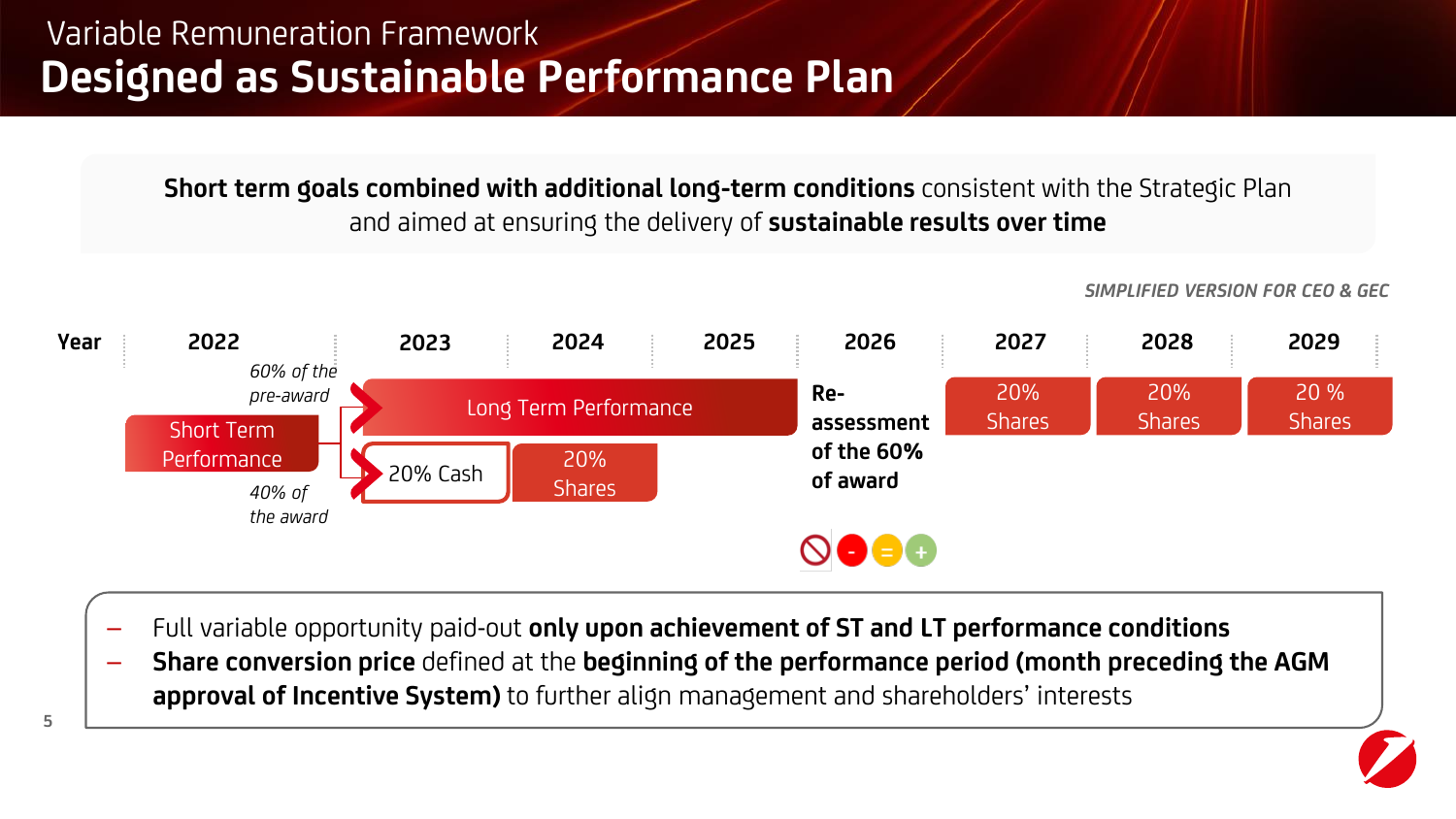### **CEO Short-Term goal-card** Sustainable Performance Plan

**6**



BoD discretion: from -100% to +20%

**1.** Yearly target consistent with the average delivery of ~150bps organic capital generation per annum in the period 21-24. Further details will be provided in the ex-post scorecard disclosure

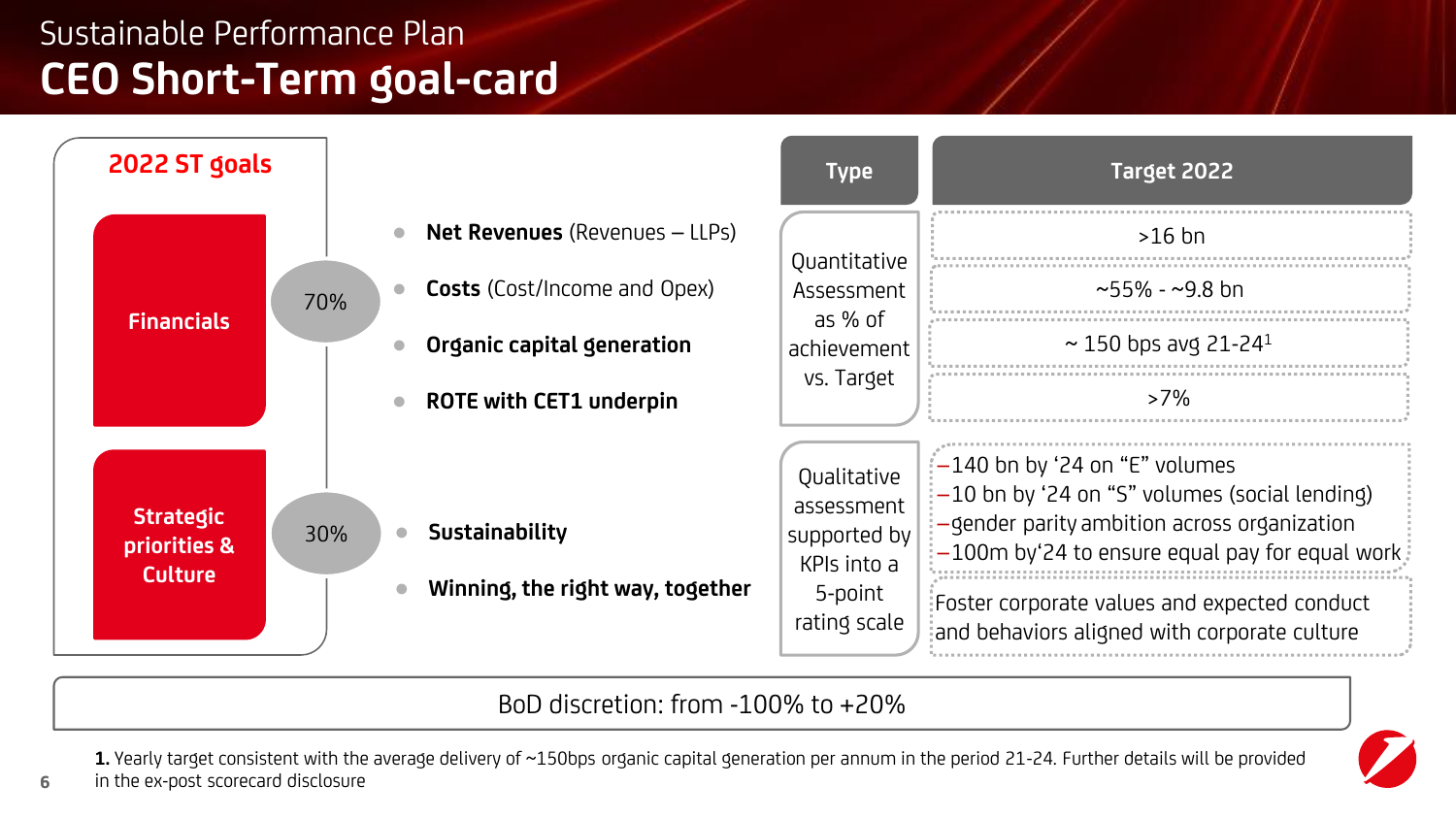### **Additional LT performance conditions** Sustainable Performance Plan

**7**



#### BoD discretion: from -100% to +20%

*Malus conditions for 2023-25 LT performance period (profitability<sup>2</sup> , capital and liquidity<sup>3</sup> )*

**1**. As defined by UCG as peer group in UniCredit Remuneration Policy - 2022 Compensation peer Group including: Santander, Barclays, Commerzbank, Credite Agricole, Deutsche Bank, ING, Intesa Sanpaolo, Nordea, Societè Generale, UBS, Erste, BBVA. Potential extraordinary events that might impact the Peer Group in asymmetric ways as well as other specific events (e.g. negative or low absolute TSR performance, etc.) may be duly taken into consideration via Board of Directors Discretion. **2.** RoTE average 2023-25 below 33% vs. Target 22 **3.** Capital and liquidity conditions as defined for annual performance (for each year from 2023 to 2025)

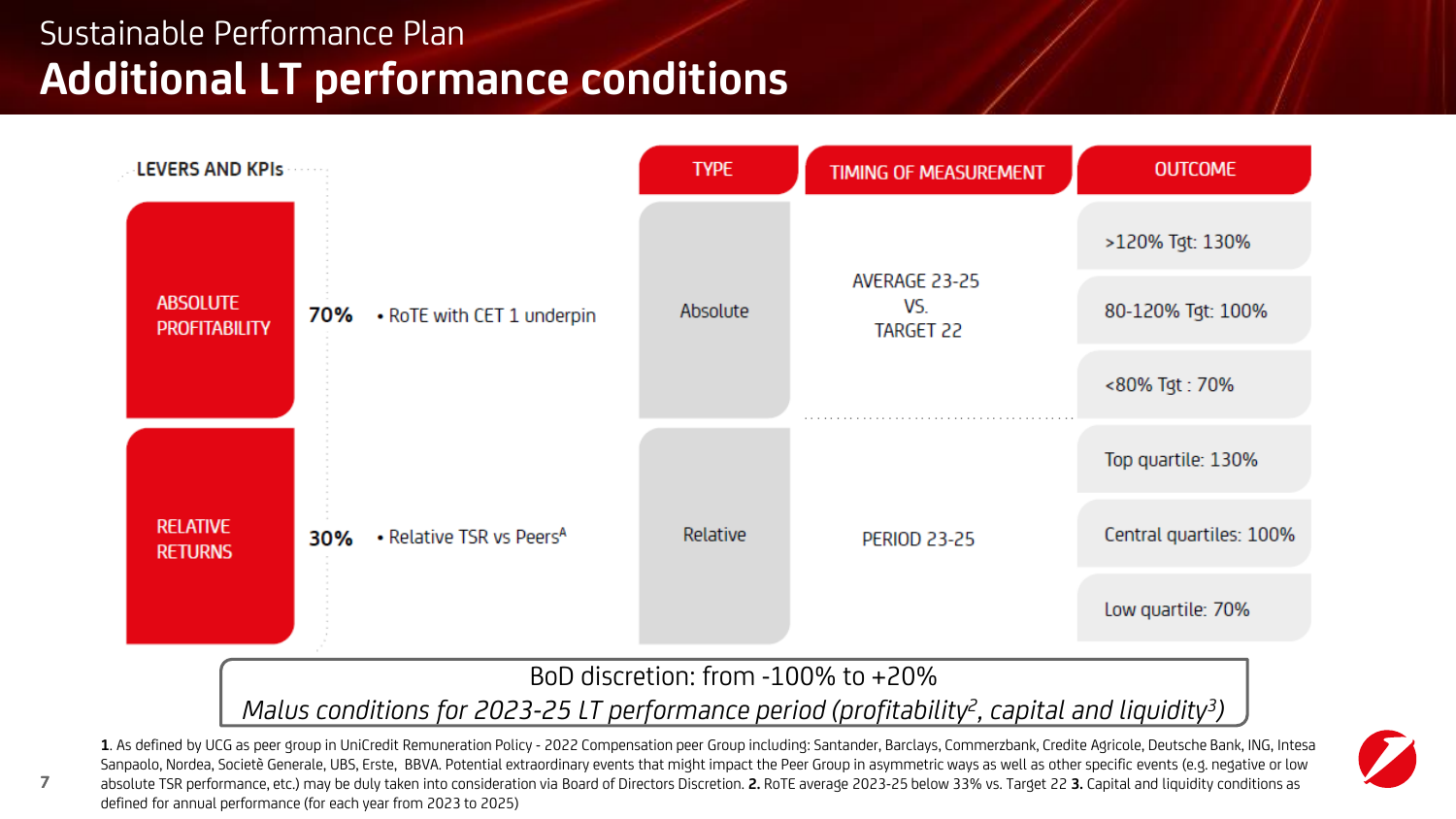### **Management of the switch from LTIP 2020-2023** Variable remuneration framework



- With the introduction of the new 2022 System beneficiaries of the 2020 2023 Long Term Incentive Plan ("LTIP") will be offered a **switch to the new 2022 System for the LTIP 2022 and 2023 quotas**, to minimize the overlap between incentive plans
- Such initiative implies the following:
	- **Cancelling the 2022 and 2023 quotas,** while increasing the bonus opportunity under the new 2022 System
	- − **Keeping the LTIP in place** for what concerns the **2020 and 2021 quotas, with the same structure, KPIs, targets and features** as approved by Shareholders' Meeting on April 9, 2020
- The switch is strictly **linked to the launch of the new 2022 System**, to ensure the **full alignment between incentive systems and corporate strategy**, and is subject to the consent of the LTIP beneficiaries

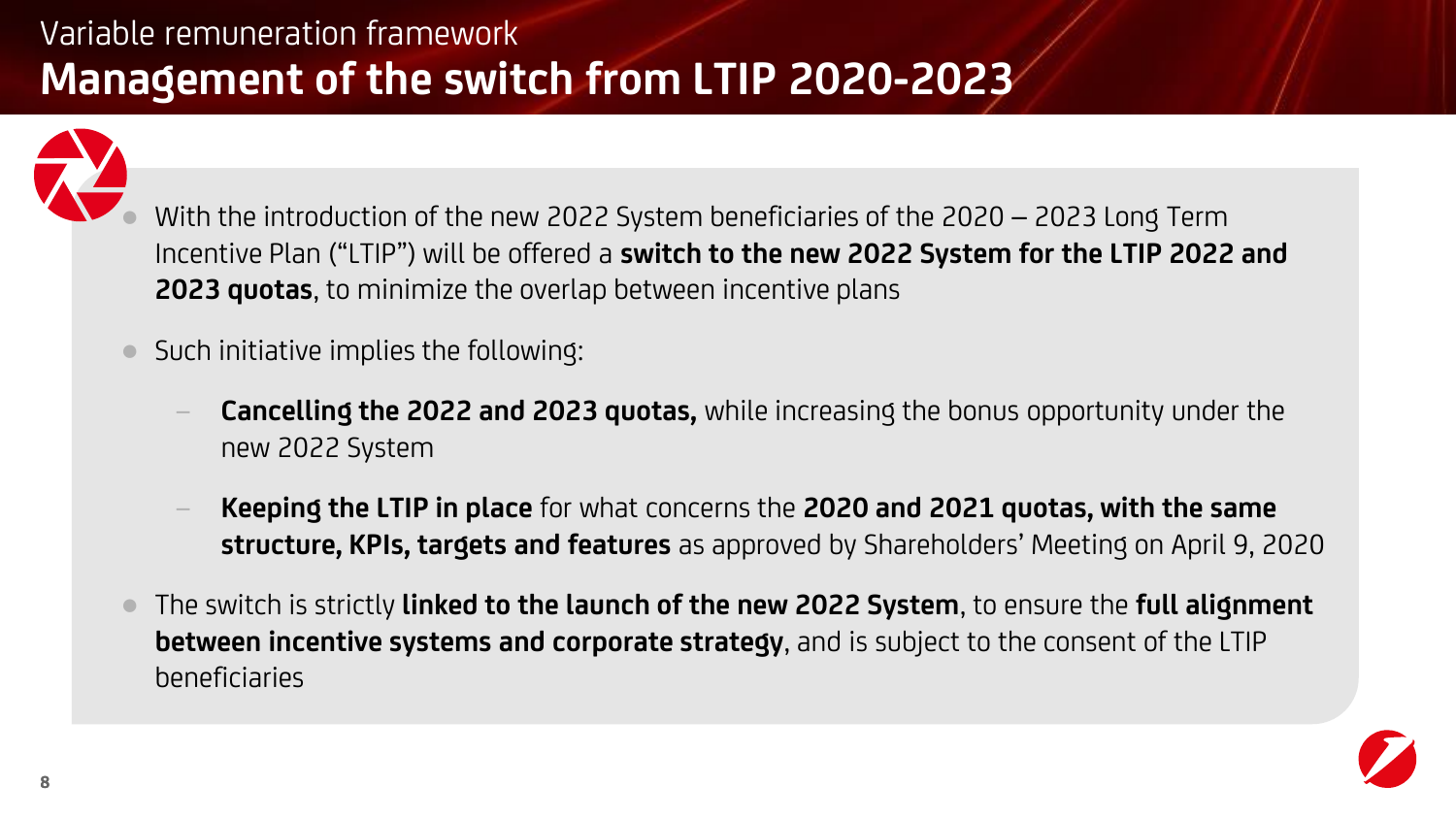#### **Overview**  CEO Remuneration

- The structure of the current CEO package as well as the regulatory cap on variable to fix compensation, inevitably results in an asymmetrical pay curve, where no reward can be assigned for over-performance
- Because of this and In light of the strong performance achieved in 2021 under his leadership, the Board has reviewed Mr. Orcel's remuneration package, in particular the potential of raising fixed pay to create headroom that incentivizes the achievement of overperformance within the EU cap
- Mr. Orcel has separately indicated his preference to the Board that his fixed compensation remain the same, and that the variable remuneration awarded to him be strictly linked to the delivery of the performance targets outlined in the Strategic Plan
- The Board has taken this into account, and is in agreement with this position, believing that this approach is fully aligned with the interests of shareholders, reflecting the commitment to earned meritocracy that is central to UniCredit and its people
- The Board is confident in Mr. Orcel's ability to deliver long-term sustainable performance and improved shareholder returns, and will review Mr. Orcel's remuneration in advance of the AGM in 2023, in light of the results delivered and progress made in 2021 and 2022

| <b>Fixed remuneration</b>    | Fixed annual compensation confirmed for 2022 at €2.5m, unchanged from 2021                                                                                |
|------------------------------|-----------------------------------------------------------------------------------------------------------------------------------------------------------|
|                              |                                                                                                                                                           |
| <b>Variable remuneration</b> | 2022 Variable compensation to be determined based on the new Sustainable Performance Program,<br>up to the regulatory variable to fix cap (200% i.e. €5m) |
|                              |                                                                                                                                                           |
| <b>Total Compensation</b>    | 2022 Total compensation set at €7.5m at 100% scorecard achievement                                                                                        |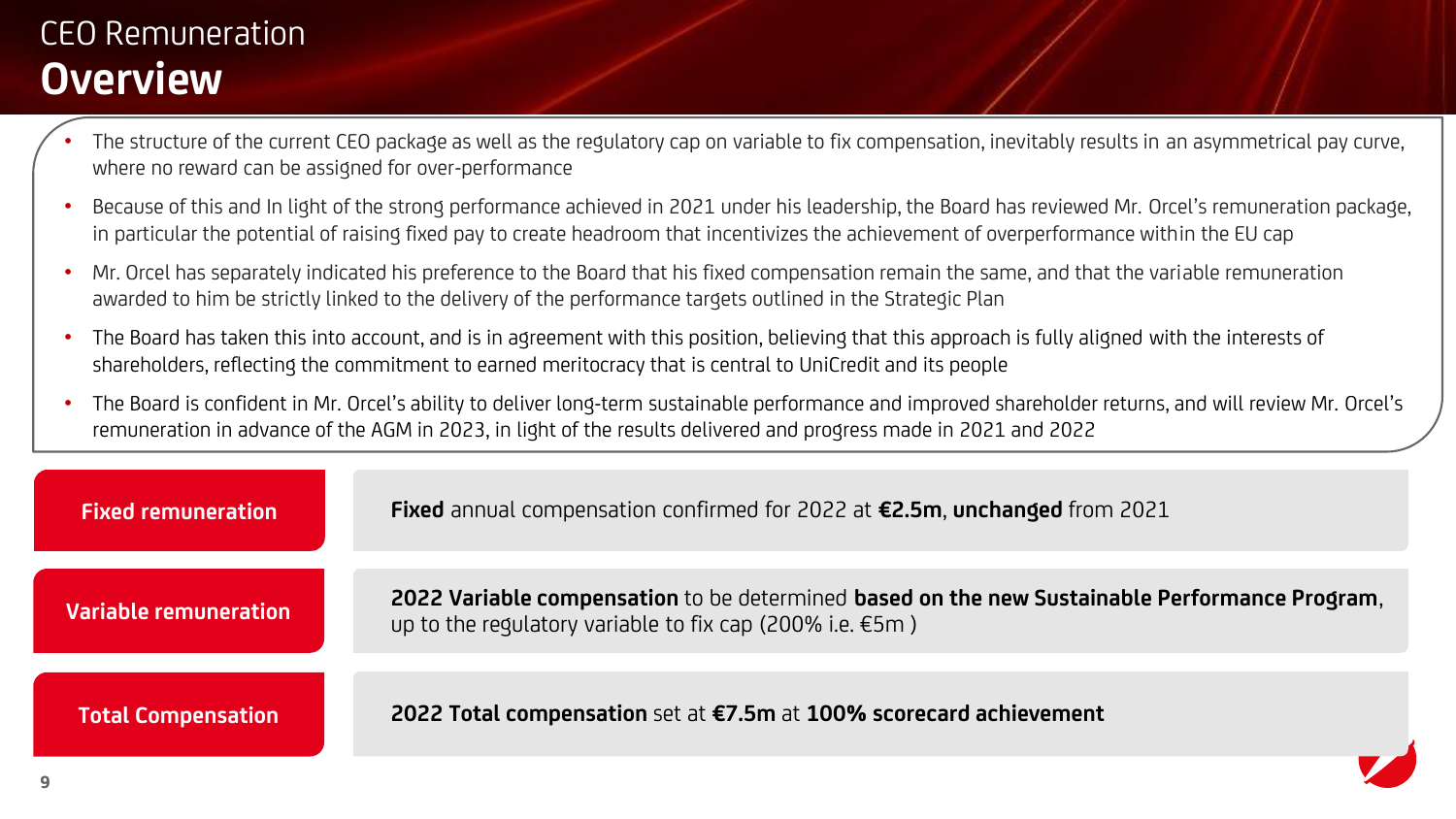#### **Peer Group update for compensation benchmarking** Remuneration Policy



*As a policy target, Material Risk Takers total compensation is set on the market median as reference, with the possibility to increase especially for key people, with individual positioning being defined on the basis of specific performance, potential and people strategy decisions, as well as UniCredit's performance over time.*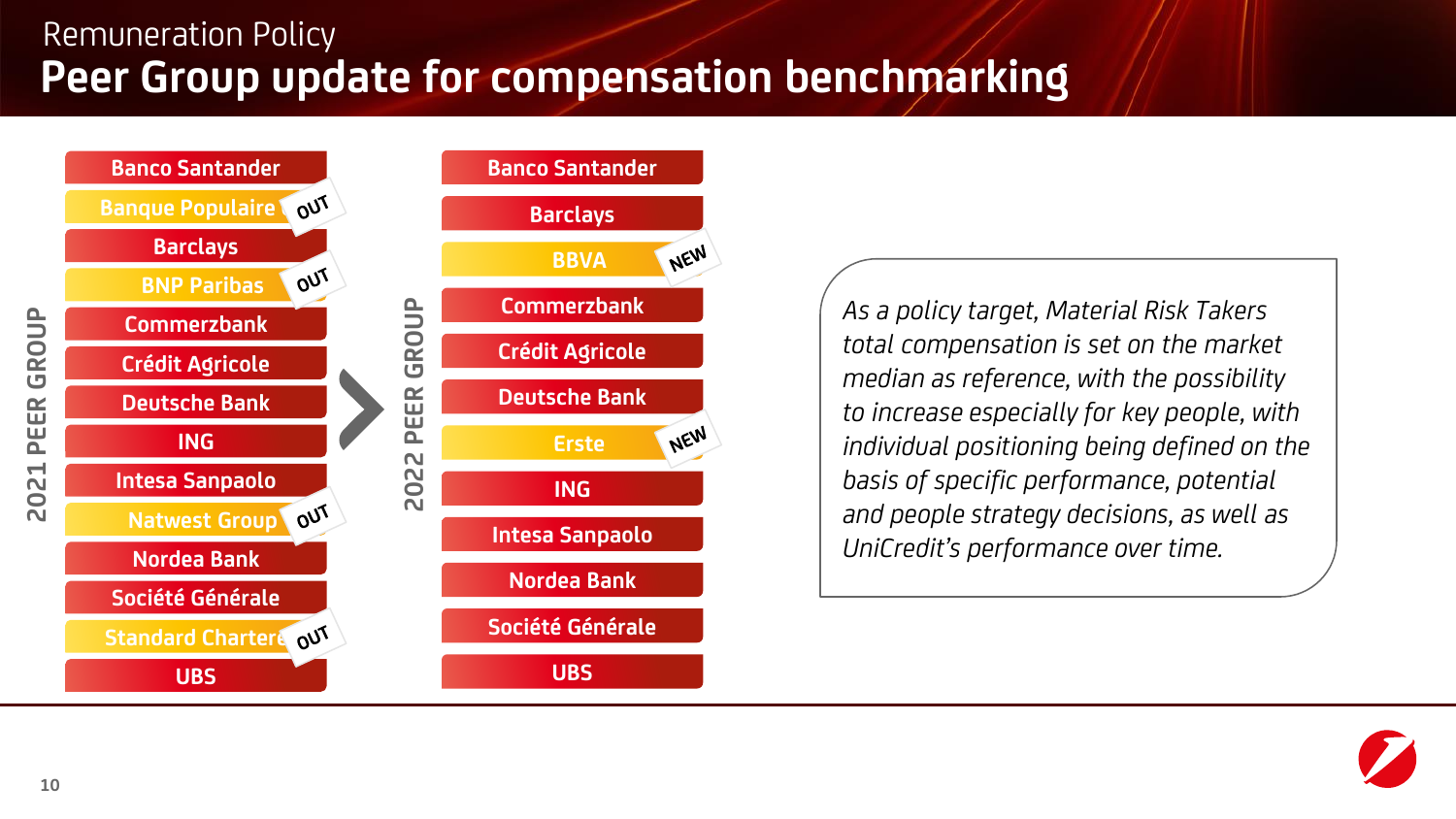#### **2021 bonus distribution for Group Material Risk Takers** Remuneration Report



- **2021 bonus for 1.121 Material Risk Takers** amounts **126 mln EUR** (+94% vs.2020 and +3% vs. 2019)
- This figure is **fully consistent with company performance in terms of Underlying NOP** (+129% vs.2020 and +7% vs. 2019)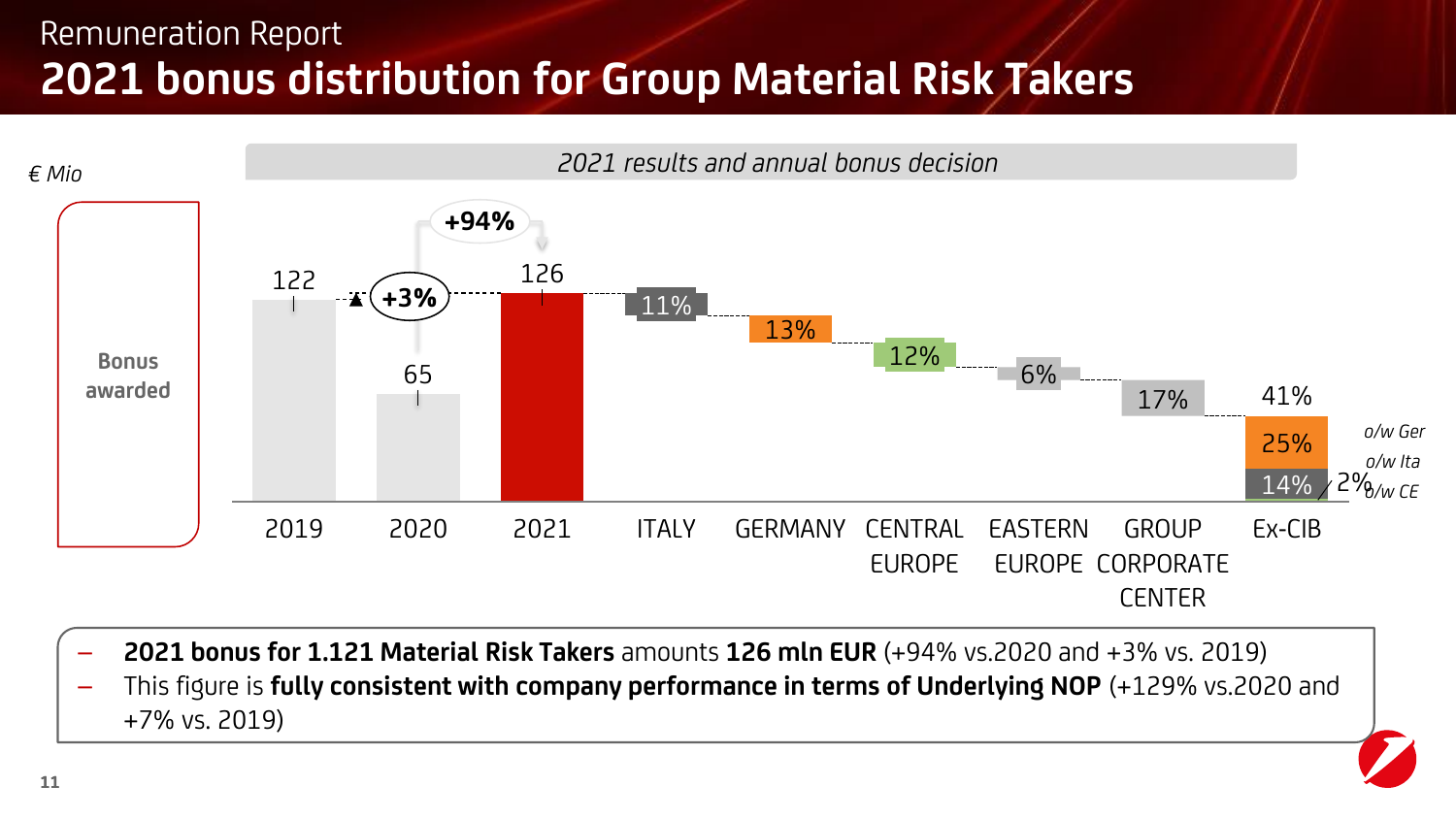#### **Engagement with shareholders and proxy advisors** 2022 Remuneration Policy

- UniCredit has a **long-standing engagement process with institutional investors and proxy advisors** which aims to share and constructively exchange views on Policy changes
- Over the years, this dialogue has enabled us to **receive valuable feedback** on the compensation approach as well as allowing us to **verify the alignment with international best practices and investors' expectations**
- In the last quarter of 2021 and first quarter of 2022, UniCredit has **proactively intensified its engagement with institutional investors and proxy advisors,** with multiple rounds of meetings focused on the new incentive system and on the CEO compensation framework, with the aim of **gathering feedback ahead of the new remuneration Policy definition**

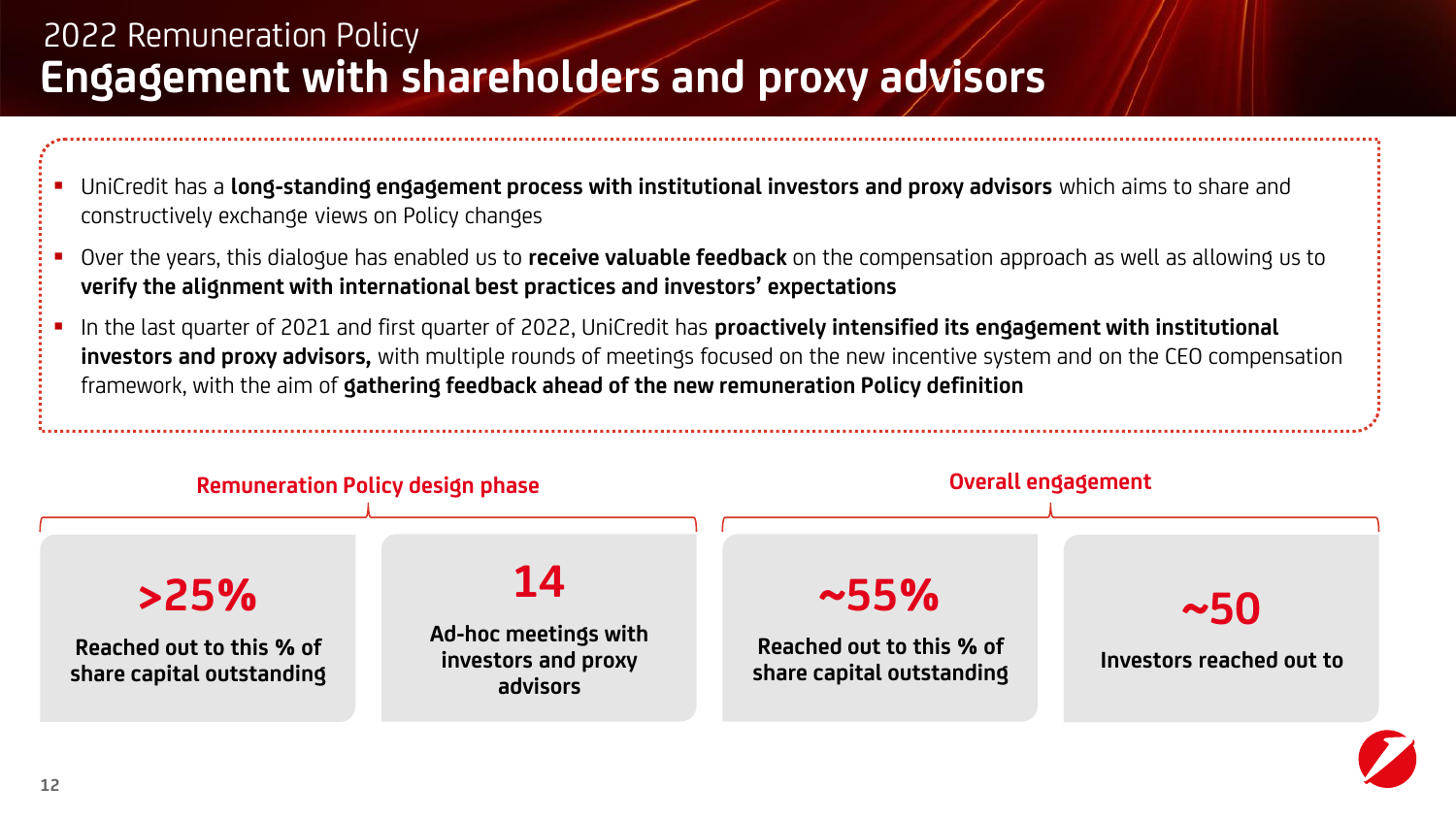

**EXTRAORDIN ARY SESSION**

• Authorization to mandatory amendments to the **Articles of Association**

• Ancillary item to the ordinary session, required by the Italian law to "clean-up" the paragraphs of Articles of Association